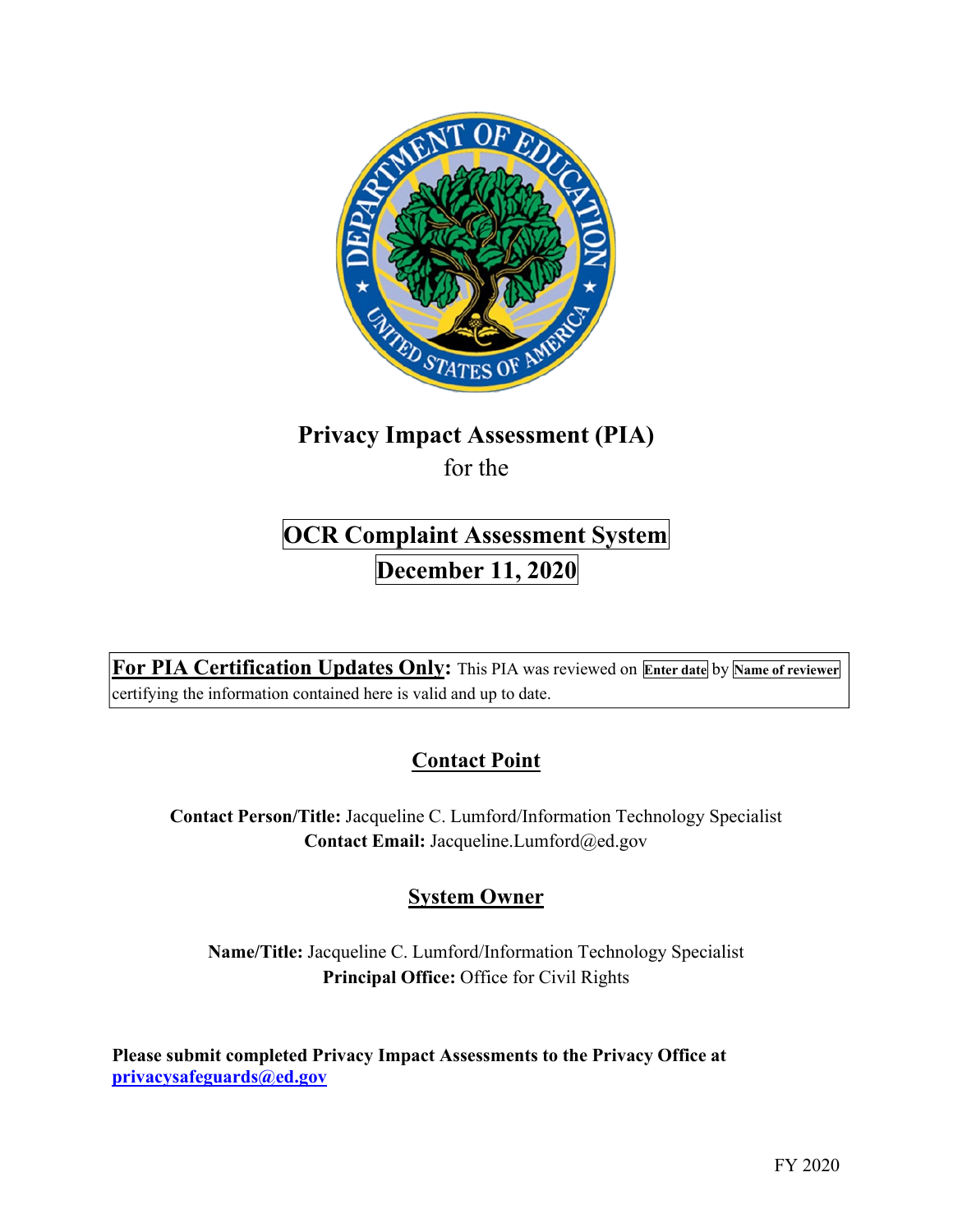*information (PII) is collected, stored, protected, shared, and managed electronically by your system. You may wish to consult with your ISSO in completing this document. If a question does not apply to your system, please answer with N/A. Please complete this Privacy Impact Assessment (PIA) on how personally identifiable* 

#### **1. Introduction**

 **1.1.** Describe the system including the name, acronym, and a brief description of the program or purpose for the system.

The Office for Civil Rights (OCR) Complaint Assessment System (OCRCAS) allows potential complainants to submit civil rights complaint information to the U.S. Department of Education (Department). The system contains: a pre-assessment to determine if a complaint can be considered, an online complaint form, and a backend database.

#### **Pre-Assessment**

 government to reach out to for further assistance if the answers provided do not rise The pre-assessment is an optional real-time tool that allows a complainant to answer six multiple choice questions to assist in understanding if a complaint meets the OCR standards of a complaint. At the end of the assessment, depending upon how questions are answered, the complainant will either get a message stating they can move forward with the complaint or resources at other federal, state, or local to the level of a formal complaint. In either scenario, if the complainant wishes to submit a complaint, there is a link to the complaint form (described below). Answers provided to the pre-assessment are not collected or maintained by OCRCAS.

## **Complaint Form**

 If the complainant decides to move forward with a complaint, there are multiple ways in which a complaint can be filed: 1) OCR online complaint form, or 2) downloading a PDF of the complaint form and either emailing, mailing, or faxing the completed form.

## • **Online Complaint Form**

 For a submission through the online complaint form, the description of the submitted , the complaint is sent to a middleware database maintained within proposed complaint is submitted by the requester on the form. Once the Case and Activity Management System (CAMS) boundary so that regional offices can access the complaint for processing. Regional offices evaluate specific details of a complaint and determine if a complaint warrants further investigation. If an investigation is required, the regional office will assign a document number to the complaint and submit it formally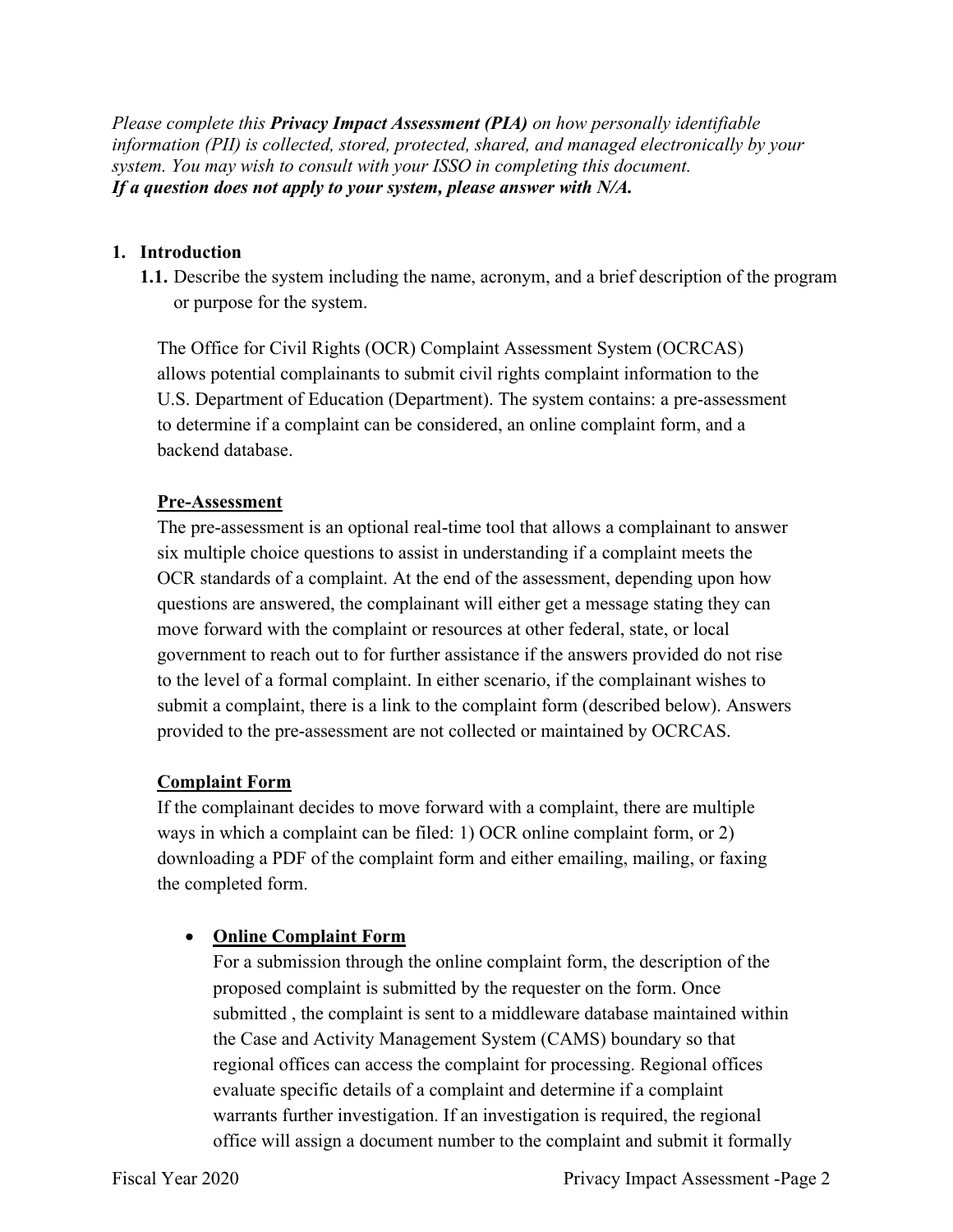into CAMS. Complaint submissions are given an OCR Electronic Complaint Submission ID.

## • **Physical Complaint Form**

 If a complainant decides to send the complaint form through email, mail, or the paragraph above. fax, the information contained within the physical form is then manually entered into OCRCAS by OCR staff and follows the process as identified in

OCRCAS enables the public to submit their initial complaint to the Department. The OCRCAS backend database maintains all collected data for a six-month period and then is deleted.

**1.2.** Describe the purpose for which the personally identifiable information  $(PII)^{1}$  is collected, used, maintained or shared.

 Department will need to pursue, and to route the complaint to a regional office for The system allows for potential complainants to submit civil rights complaint information to Department. The information is used to contact the requester and perform an initial analysis to determine if the submission is indeed a complaint that the further investigation.

**1.3.** Is this a new system, or one that is currently in operation?

Currently Operating System

**1.4.** Is this PIA new, or is it updating a previous version?

 Updated PIA – An update to the PIA was required to accurately represent the PII collected by the system.

**1.5.** Is the system operated by the agency or by a contractor?

Agency

 **1.5.1.** If the system is operated by a contractor, does the contract or other acquisition-related documents include privacy requirements?

 $\overline{M}$  N/A

Click here to select.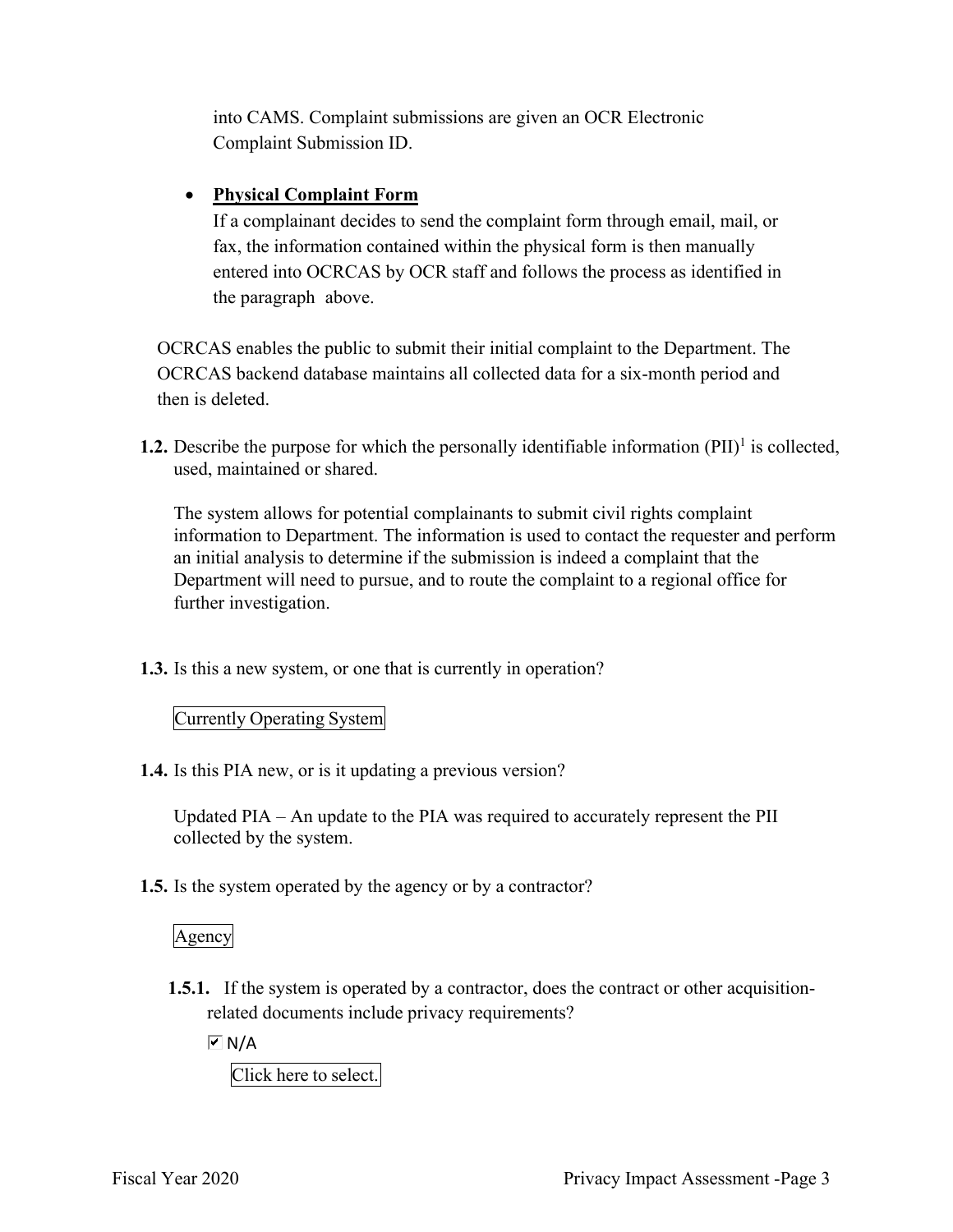## **2. Legal Authorities and Other Requirements**   *If you are unsure of your legal authority, please contact your program attorney.*

 **2.1.** What specific legal authorities and/or agreements permit and regulate the collection and use of data by the system? Please include name and citation of the authority.

The information is collected under the authority of the six Federal civil rights statutes that OCR enforces:

- • Title VI of the Civil Rights Act of 1964, prohibiting discrimination on the basis of race,color, and national origin;
- • Title IX of the Education Amendments of 1972, prohibiting discrimination on the basisof sex;
- Section 504 of the Rehabilitation Act of 1973, prohibiting discrimination on the basis of disability;
- on thebasis of disability; • Title II of the Americans with Disabilities Act of 1990, prohibiting discrimination
- • Age Discrimination Act of 1975, prohibiting discrimination on the basis of age; and
- • Boy Scouts of America Equal Access Act of 2001, prohibiting the denial of equal access or a fair opportunity to meet to the Boy Scouts of America or other listed youth groups.

 These civil rights laws enforced by OCR extend to institutions that receive Federal financial assistance from the Department and institutions for which OCR has been delegated authority from other Federal agencies, including state education agencies, elementary and secondary school systems, colleges and universities, vocational schools, proprietary schools, state vocational rehabilitation agencies, and libraries.

## **SORN**

 **2.2.** Is the information in this system retrieved by an individual's name or personal identifier such as a Social Security Number or other identification?

## Yes

Information is retrieved by an identification (ID) number assigned to the individual who submitted the complaint.

**2.2.1.** If the above answer is **YES,** this system will need to be covered by Privacy Act System of Records Notice(s)  $(SORN(s))$ .<sup>1</sup> Please provide the SORN name, number,

 $<sup>1</sup>$  A System of Records Notice (SORN) is a formal notice to the public that identifies the purpose for which PII is</sup> collected, from whom and what type of PII is collected, how the PII is shared externally (routine uses), and how to access and correct any PII maintained by ED. https://connected.ed.gov/om/Documents/SORN-Process.pdf Fiscal Year 2020 Privacy Impact Assessment -Page 4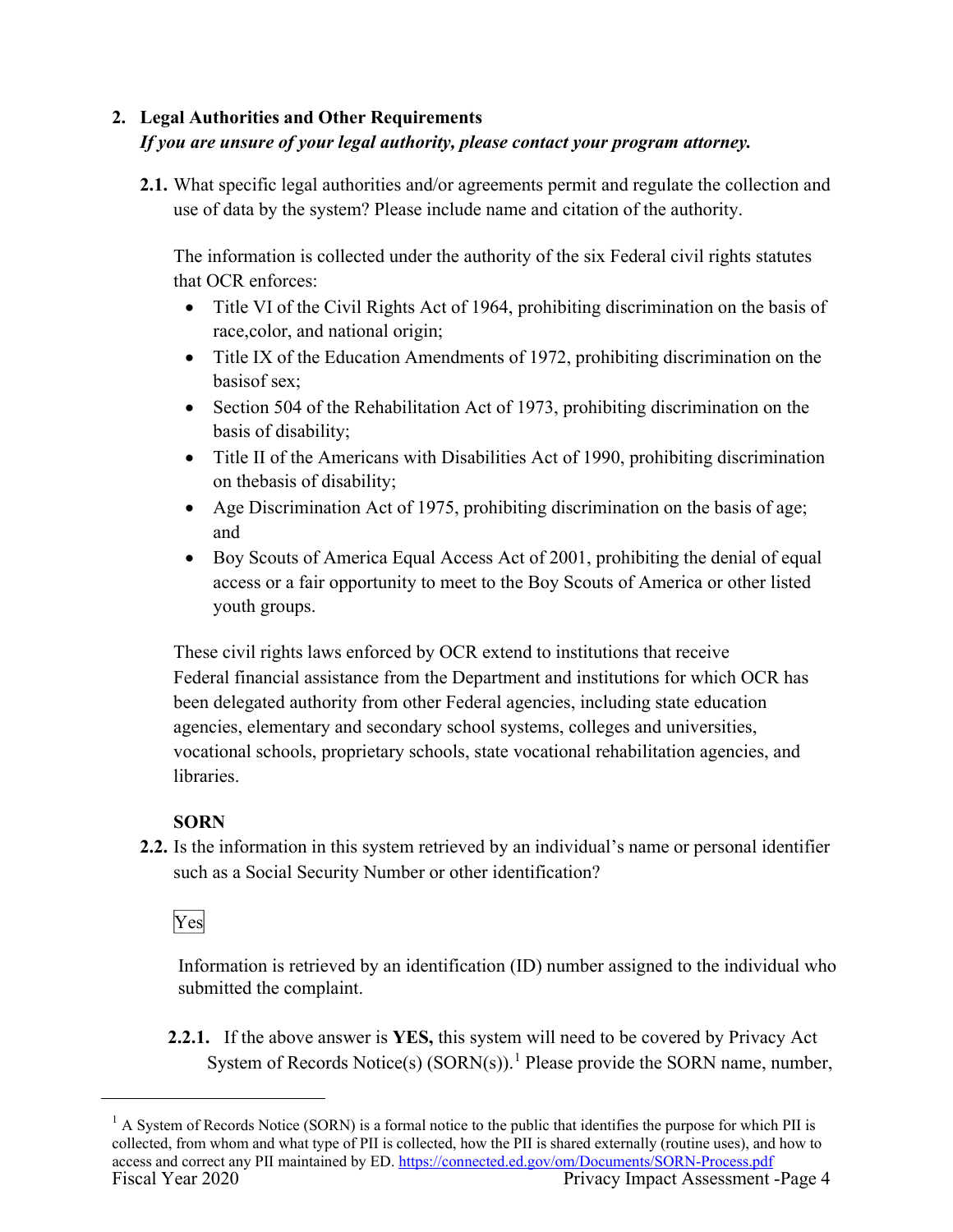Federal Register citation and link, or indicate that a SORN is in progress.

 $\Box$  N/A

Complaint Files and Log (18-08-01), Document Citation (83 FR 12571)

 **2.2.2.** If the above answer is **NO**, explain why a SORN was not necessary. For Department, etc. example, the information is not retrieved by an identifier, the information is not maintained in a system of records, or the information is not maintained by the

 $\overline{M}$  N/A Click here to enter text.

## **Records Management**

**If you do not know your records schedule, please consult with your records liaison or send an email to [RMHelp@ed.gov](mailto:RMHelp@ed.gov)** 

 relevant NARA schedule numbers and disposition instructions. **2.3.** What is the records retention schedule approved by National Archives and Records Administration (NARA) for the records contained in this system? Please provide all

 Cut off at the end of the fiscal year in which the case is closed and monitoring is disposition is permanent. Cut off at the end of the fiscal year in which the case is closed 36 CFR 1228.70 or standards applicable at the time. ED 026: Education Discrimination Case Files (N1-441-08-6). Disposition: Temporary. completed, or, if a Request for Reconsideration (RFR) is received, when the review of the RFR is completed. Destroy/delete 20 years after cutoff. For significant case files and monitoring is complete. Transfer nonelectronic records to the National Archives every 5 years, with any related documentation and external finding aids, as specified in

 timelines in the records disposition schedule? **2.4.** Is the PII contained in this system disposed of appropriately, and in accordance with the

Yes

## **3. Characterization and Use of Information**

## **Collection**

**3.1.** List the specific PII elements (e.g., name, email, address, phone number, date of birth,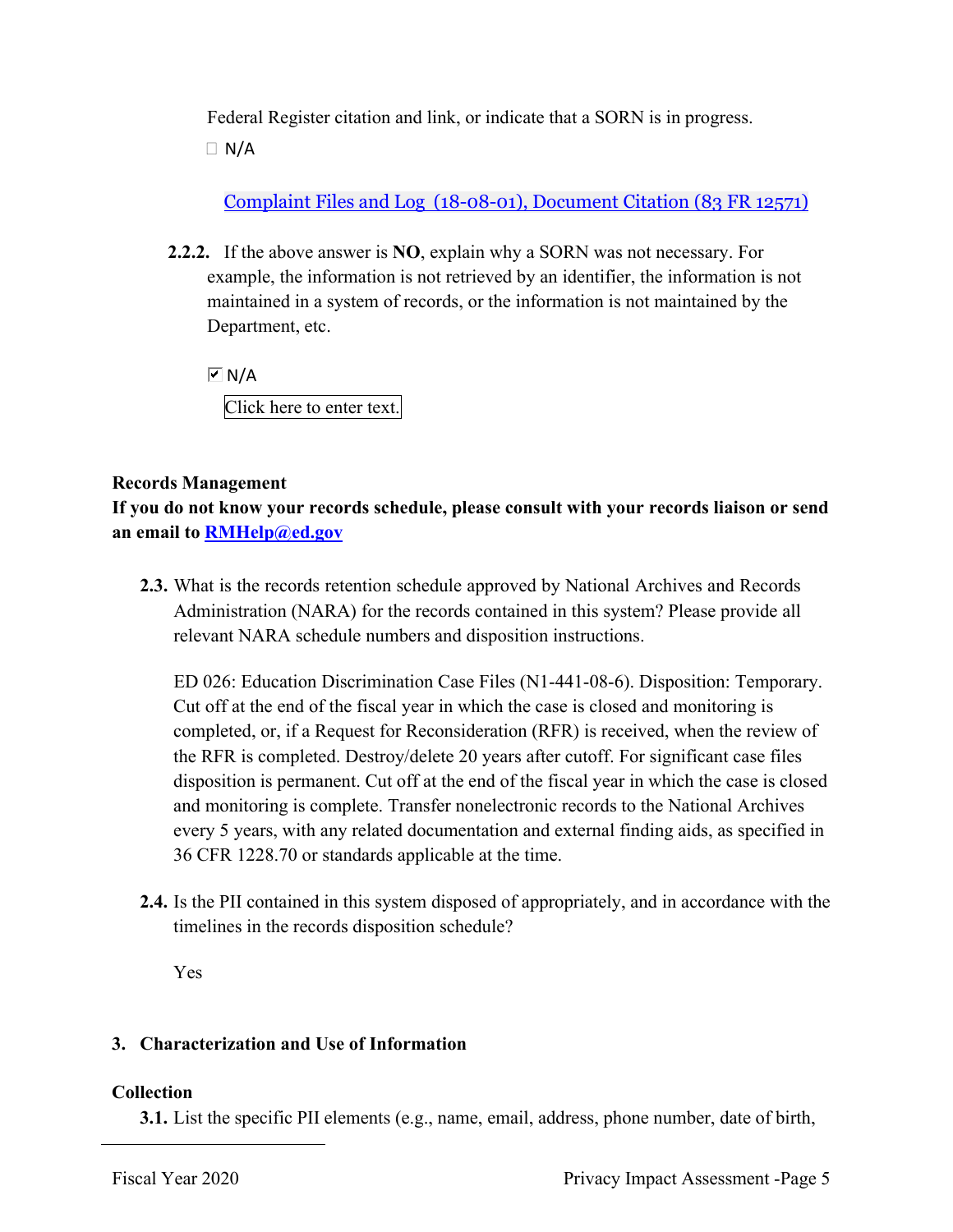Social Security, etc.) that the system collects, uses, disseminates, or maintains.

 For complainants: First name, last name, address, primary phone number, alternate boxes that allow for: phone number, email address, alternate contact name (if individual providing complaint cannot be reached), alternate contact phone number, institution name (of institution that allegedly discriminated against the complainant), institution address, and basis of perceived discrimination (check boxes: race or color, national origin, disability, sex, age, retaliation because you filed a complaint or asserted your rights, Boy Scouts Equal Access Act). In addition, there are two optional free-form text

- Additional description for the alleged discrimination.
- Any remedies the complainant is requesting.

For system administrators: Name, email address, username, password.

 **3.2.** Does the system collect only the minimum amount required to achieve the purpose stated in Question 1.2?

## Yes

 The PII elements listed in Question 3.1 are the minimum information that OCR needs for the initial processing of the complaint and for potential routing to a regional office for further investigation.

 **3.3.** What are the sources of PII collected (e.g., individual, school, another agency, commercial sources, etc.)?

The information is provided by members of the public who submit a civil rights complaint to the Department.

 **3.4.** How is the PII collected from the stated sources listed in Question 3.3 (e.g., paper form, web page, database, etc.)?

 The complainant submits the information using the electronic discrimination mail, or fax. complaint form. If a complainant does not have access to the electronic discrimination complaint form, a fillable PDF form can be completed and submitted through email,

 **3.5.** How is the PII validated or confirmed to ensure the integrity of the information collected?<sup>2</sup> Is there a frequency at which there are continuous checks to ensure the PII remains valid and accurate?

 $2$  Examples include restricted form filling, account verification, editing and validating information as it's collected, and communication with the individual whose information it is. Fiscal Year 2020 Privacy Impact Assessment -Page 6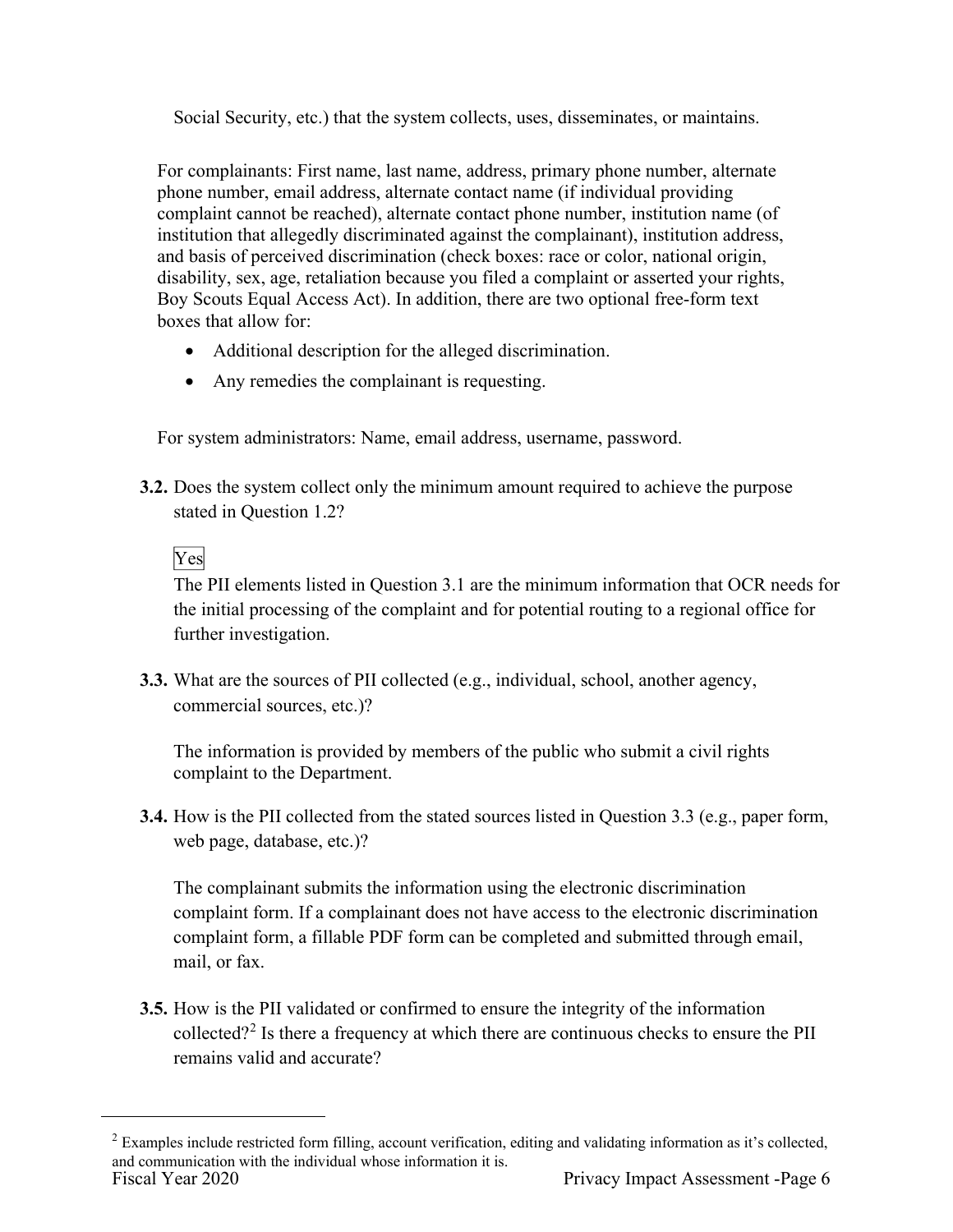The complainant submits information directly into the system through the website or through a fillable PDF form that is then emailed, faxed, or mailed to the Department. the option to contact the Department again to inquire about the status of their complaint and fix the error in the information that was provided. The information regarding the The information is used to contact the complainant to perform an initial analysis. If the complainant is not contacted because the information is incorrect, the complainant has basis for the civil rights complaint will be verified by OCR investigators if a complaint is routed to a regional office for further investigation.

**Use** 

**3.6.** Describe how the PII is used to achieve the purpose stated in Question 1.2 above.

 determine if the submission is indeed a complaint that the Department will need to pursue, and to route the complaint to a regional office for further investigation. The information is used to contact the complainant and perform an initial analysis to

 prior to deployment or for training employees? **3.7.** Is the system using PII for testing/researching new applications or information systems

No

 **3.7.1.** If the above answer is **YES,** what controls are in place to minimize the risk and protect the data?

 $\overline{M}$  N/A Click here to enter text.

#### **Social Security Numbers**

 *It is the Department's Policy that, in order to collect Social Security Numbers, the System Owner there is no reasonable alternative. must state the collection is: 1) authorized by law, 2) necessary for an agency purpose, and 3)* 

 Social Security Numbers but does not explicitly collect them, answer 3.8.1 to address the purpose for maintaining them. **3.8.** Does the system collect Social Security Numbers? Note that if the system maintains

No

 SSN will be used. **3.8.1.** If the above answer is **YES**, explain the purpose for its collection, and how the

 $\overline{M}$  N/A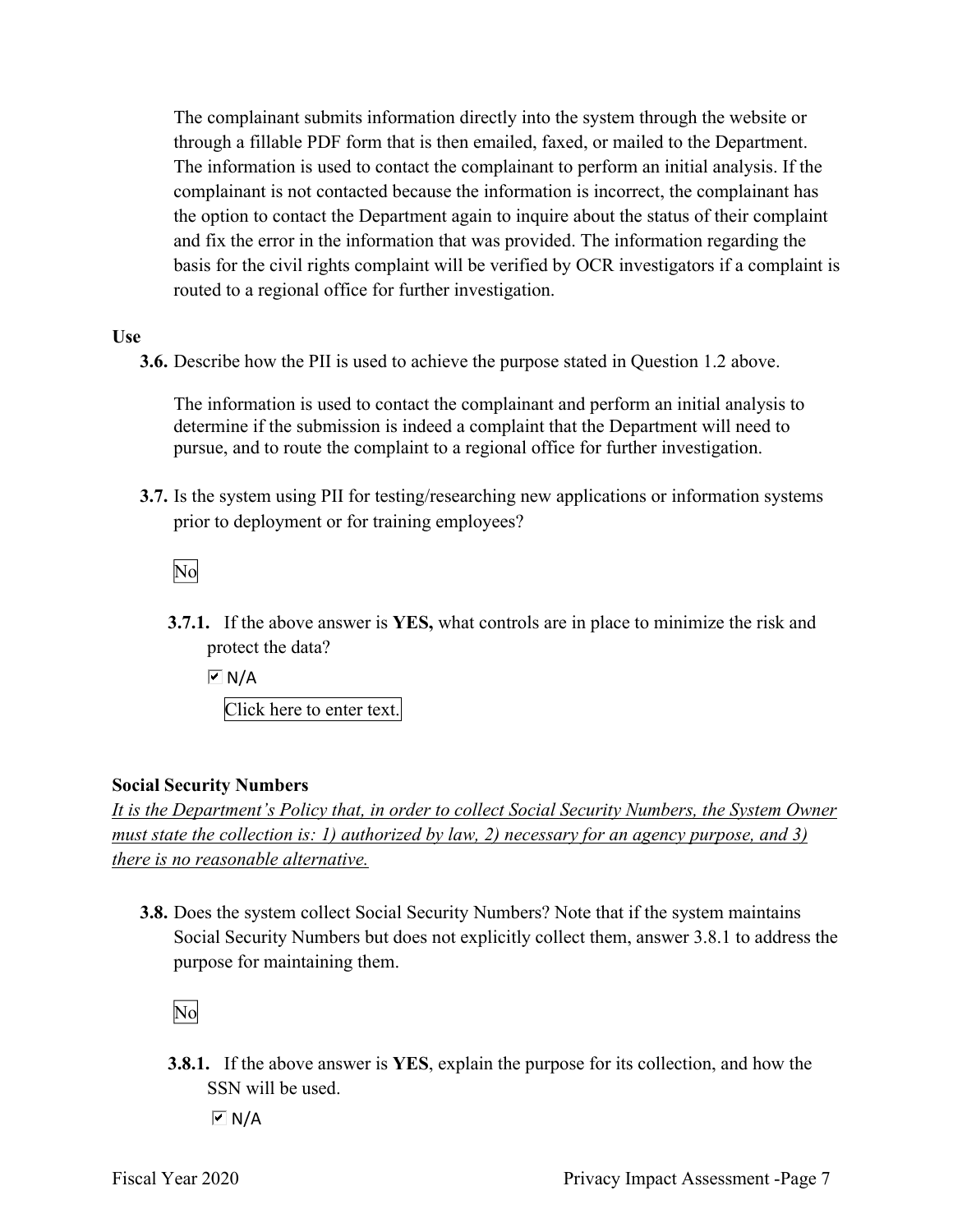## Click here to enter text.

 **3.8.2.** Specify any alternatives considered in the collection of SSNs and why the alternatives were not selected.

 $\overline{M}$  N/A Click here to enter text.

#### **4. Notice**

 **4.1.** How does the system provide individuals with notice about the collection of PII prior to public notice, such as a SORN, PIA,)? If notice is not provided, explain why not. its collection (e.g., direct notice, such as a Privacy Act Statement (if applicable) or

 A Privacy Act statement found on the on the OCR complaint form website provides notice to the public. Additionally, this PIA and the SORN, Complaint Files and Log (18- 08-01), also provide notice.

 notice is provided other than by SORN or PIA. **4.2.** Provide the text of the notice or the link to the webpage where the notice is posted if

 $\Box$  N/A

<https://www2.ed.gov/about/offices/list/ocr/edlite-notice.html>

 **4.3.** What opportunities are available for individuals to consent to uses (including new uses of previously collected PII), decline to provide PII, or opt out of the project?

 individuals to consent to the use of their information. Prior to the completion of the initial processing of a complaint, complainants are required to provide the signed consent form authorizing the Department to proceed with the complaint. There is a "OCR Complaint Consent Form" on the complaint form website that allows

 are aware of and can consent to, where feasible, these changes? **4.4.** Is the notice referenced in Question 4.1 reviewed and revised when there are changes in the practice, policy, or activities that affect the PII and privacy to ensure that individuals

Yes

## **5. Information Sharing and Disclosures**

#### **Internal**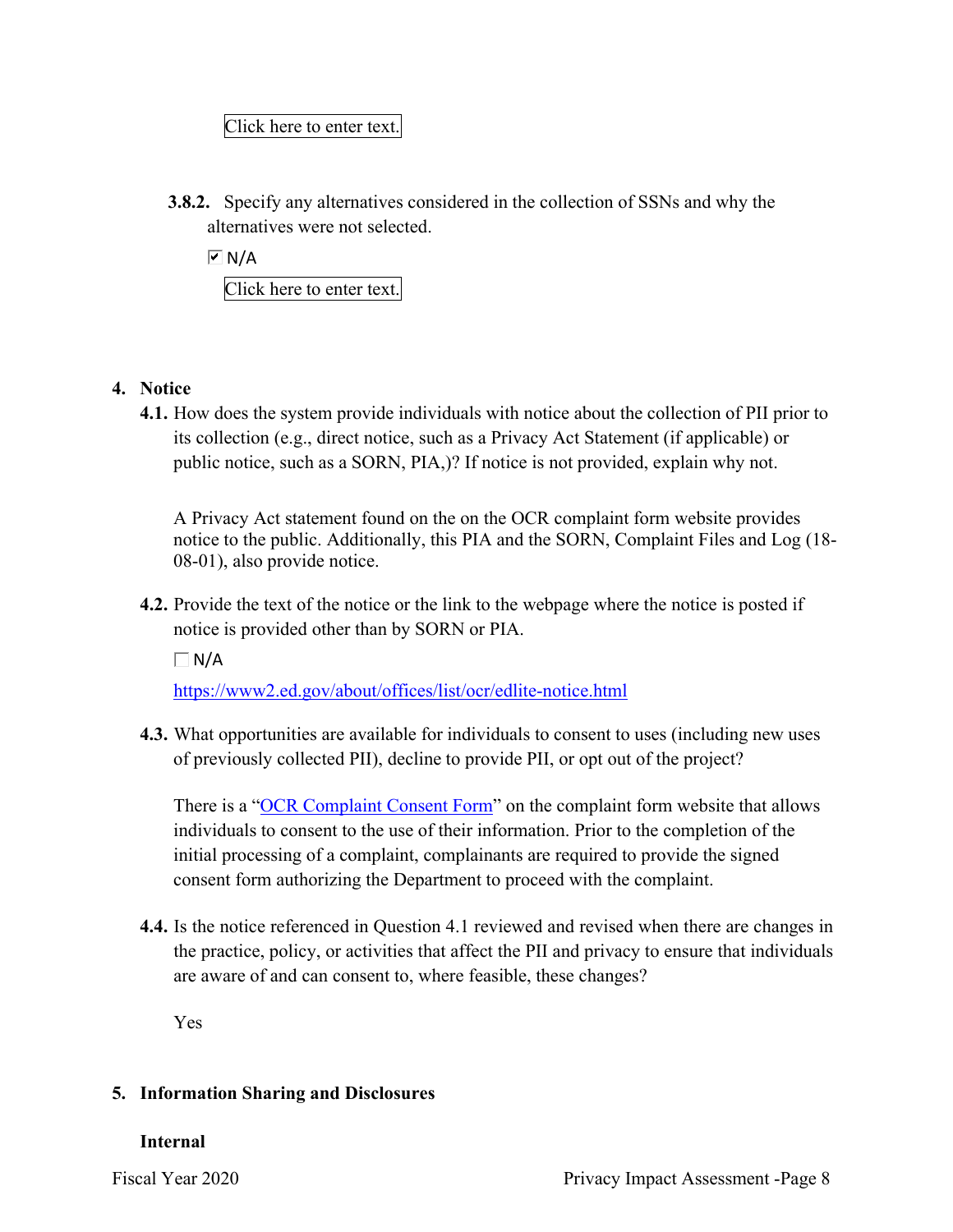**5.1.** Will PII be shared internally with other ED principal offices? If the answer is **NO**, please skip to Question 5.4.

No

**5.2.** What PII will be shared and with whom?

 $\overline{M}$  N/A Click here to enter text.

 **5.3.** What is the purpose for sharing the specified PII with the specified internal organizations?

 $\overline{M}$  N/A

Click here to enter text.

## **External**

 **5.4.** Will the PII contained in the system be shared with external entities (e.g. another agency, school district, the public, etc.)? If the answer is **NO**, please skip to Question 6.1.

No

 **Note: If you are sharing Social Security Numbers externally, please specify to whom and for what purpose**. **5.5.** What PII will be shared and with whom? List programmatic disclosures only.<sup>3</sup>

 $\overline{M}$  N/A

Click here to enter text.

**5.6.** What is the purpose for sharing the PII with the specified external entities?

 $\overline{M}$  N/A

Click here to enter text.

**5.7.** Is the sharing with the external entities authorized?

 $3$  If this information is covered by Privacy Act System of Records Notice (SORN) please list only relevant programmatic disclosures listed under the Routine Uses section. Fiscal Year 2020 Privacy Impact Assessment -Page 9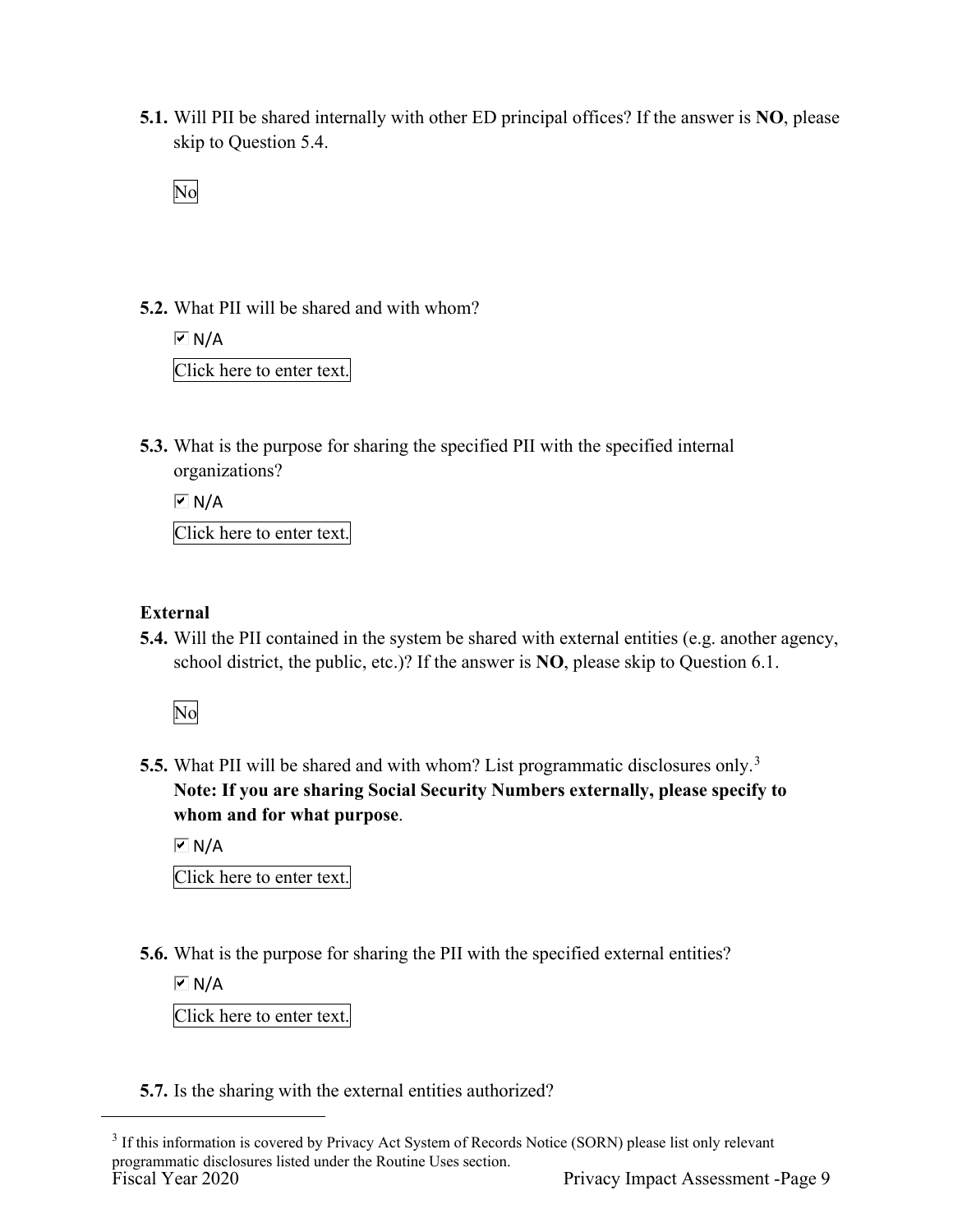$\overline{M}$  N/A Click here to select.

 **5.8.** Is the system able to provide and retain an account of any disclosures made and make it available upon request?

 $\overline{\triangleright}$  N/A

Click here to select.

 **5.9.** How is the PII shared with the external entity (e.g. email, computer match, encrypted line, etc.)?

 $\overline{M}$  N/A

Click here to enter text.

**5.10.** Is the sharing pursuant to a Computer Matching Agreement (CMA), with another agency? Memorandum of Understanding (MOU), or other type of approved sharing agreement

 $\overline{M}$  N/A

**5.11.** Does the project place limitation on re-disclosure?

 $\boxed{\mathsf{M}}$  N/A

Click here to select.

#### **6. Redress**

**6.1.** What are the procedures that allow individuals to access their own information?

 This system is exempted from the provisions of the Privacy Act that allow for access. See 34 CFR 5b.11(c)(2)(iii).

 **6.2.** What procedures are in place to allow the subject individual to correct inaccurate or erroneous information?

This system is exempted from the provisions of the Privacy Act that allow for the individual to request amendment. See 34 CFR 5b.11 $(c)(2)(iii)$ .

**6.3.** How does the project notify individuals about the procedures for correcting their information?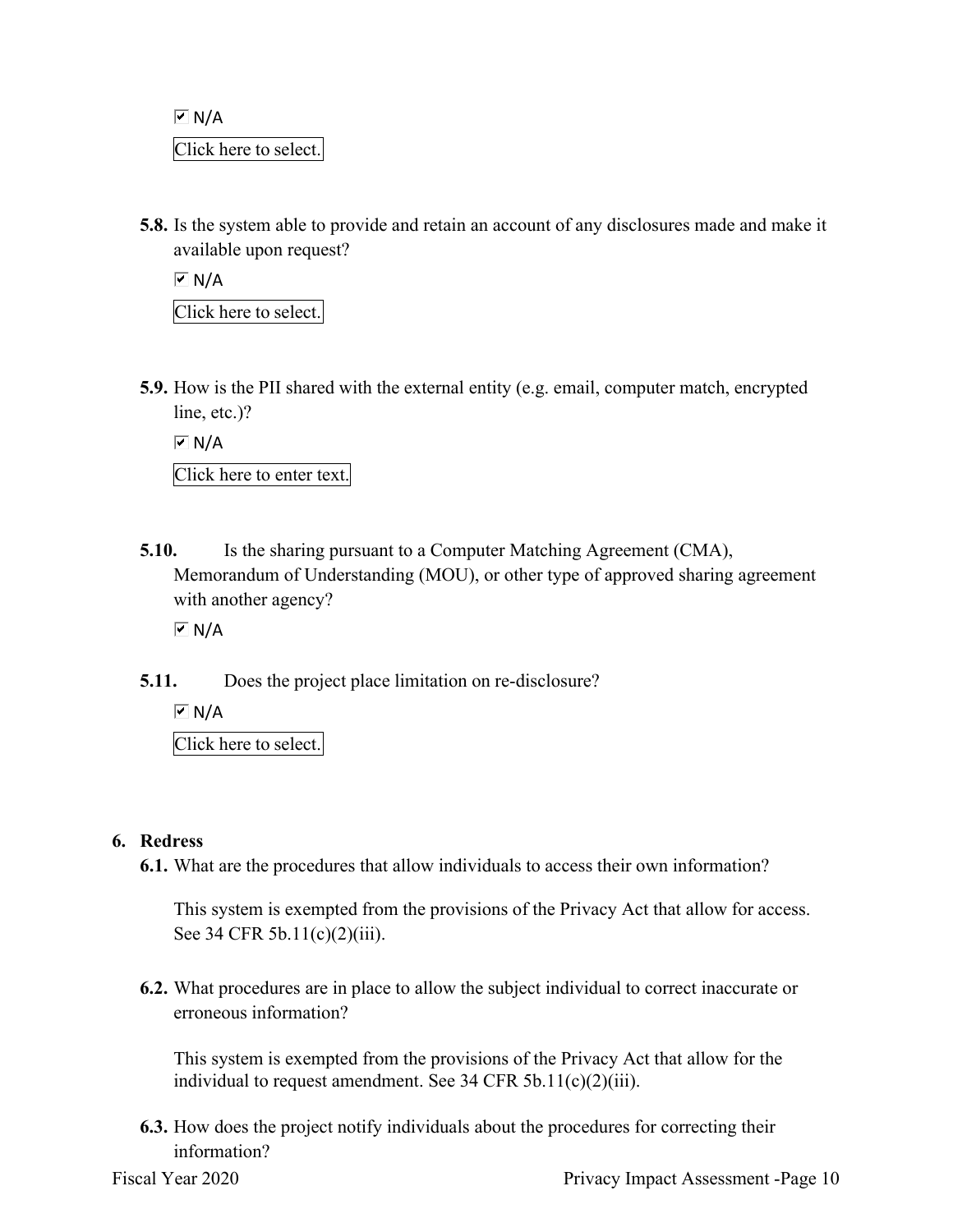This system is exempted from the provisions of the Privacy Act that requires notification regarding access and amendment. See 34 CFR 5b.11(c)(2)(iii).

## *7.* **Safeguards**

## *If you are unsure which safeguards will apply, please consult with your ISSO.*

 **7.1.** Does the principal office work with their CSO/ISSO to build privacy & security into the system and build privacy extensions to the extent feasible?



**7.2.** Is an Authority to Operate (ATO) required?



 **Moderate, or High? 7.3.** Under NIST FIPS Pub. 199, what is the security categorization of the system: **Low,** 

 $\Box$  N/A Moderate

 **7.4.** What administrative, technical, and physical safeguards are in place to protect the information?

 The system is maintained on secure computer servers located in one or more secure type of user and controls users' ability to alter records within the system.Records containing PII in the database are encrypted when at rest and in transmission. Department network server facilities. The system is only accessible and available to authorized Department and contract employees utilizing various authentication mechanisms including usernames and passwords. The system also limitsdata access by

 entering the building for his or her employee or visitor badge. All Department and contract personnel who have facility access and system access are required to undergo a complete security and privacy awareness training on an annual basis. Access to OCR offices is controlled and available only to OCR staff and authorized visitors. Access to the building is monitored by security personnel who check everyone security clearance investigation. Department and contract employees are also required to

 security requirements and procedures as required by Federal law and policy? **7.5.** Is the information in the system appropriately secured in accordance with the IT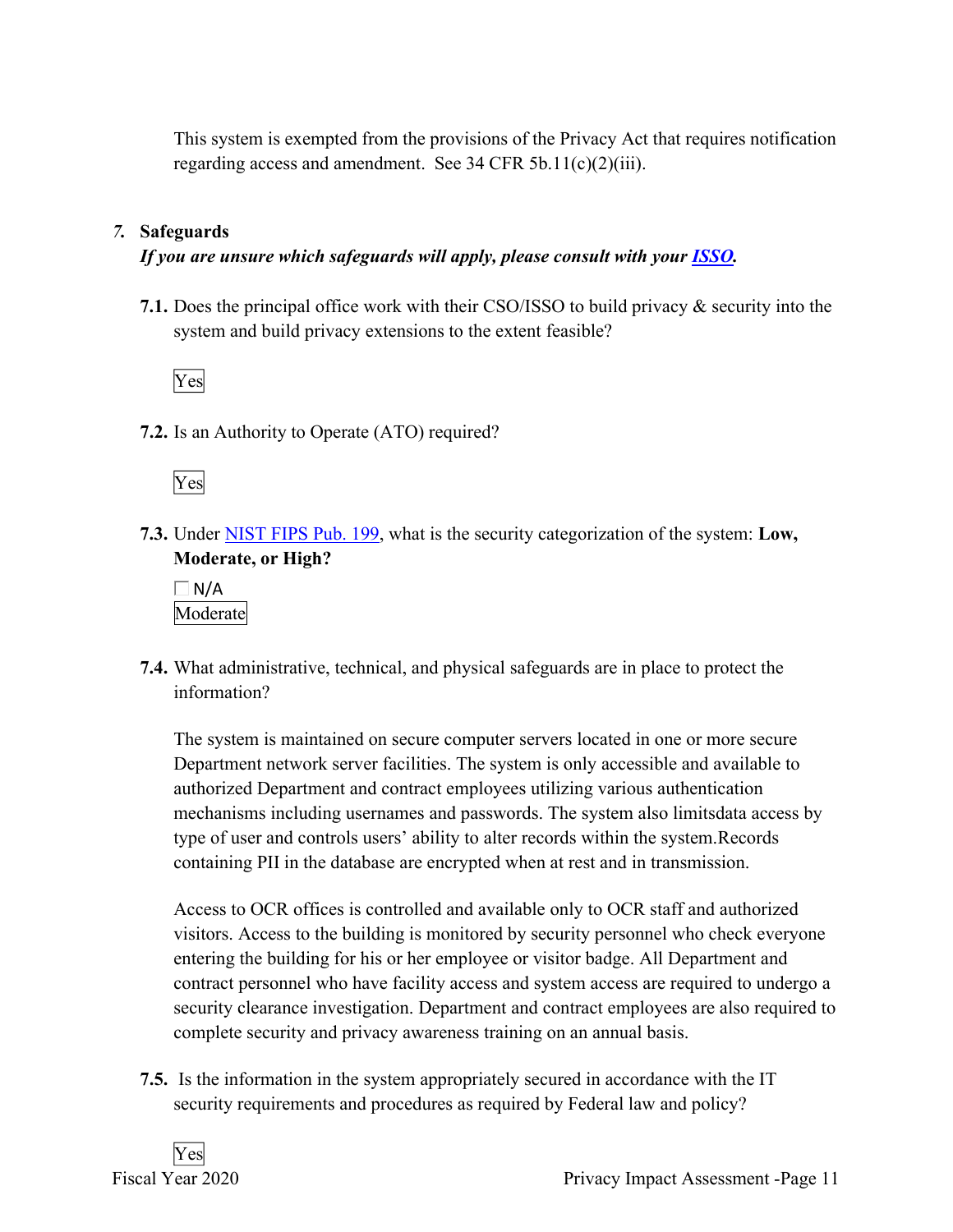**7.6.** Has a risk assessment been conducted where appropriate security controls to protect against that risk have been identified and implemented?

Yes

 **7.7.** Please describe any monitoring, testing or evaluation conducted on a regular basis to ensure the security controls continue to work properly at safeguarding the PII.

 OCRCAS participates in the Department's risk management framework processes in order to receive an authorization to operate (ATO). During this process, the security and privacy controls are checked for appropriate implementation and documentation.

 not adversely affect any of the security controls. Also, the ISSO performs challenge tests The system is tested after every IT software patch to ensure the implemented patch did using invalid usernames and passwords annually and ISSO conducts user validation quarterly and during staff separation process.

## **8. Auditing and Accountability**

 **8.1.** How does the system owner assess and ensure that the PII is used in accordance with stated practices in this PIA?

 Department's Privacy Act, Freedom of Information Act, Security, and additional The system owner approves or is given direction by senior leadership to authorize specific staff access to the application. These staff are required to undergo the trainings.

 **8.2.** Does the system owner continuously monitor and audit the privacy controls to ensure effective implementation?

Yes

**8.3.** What are the privacy risks associated with this system and how are those risks mitigated?

 This PIA details the privacy controls and safeguards implemented for this system in order to mitigate privacy risk. These controls and safeguards work to protect the data from privacy threats and mitigate the risks to the data.

 One privacy risk associated with this system is unauthorized access, use, or disclosure of individuals because they can result in identity theft or financial fraud. PII pertaining to the users. These data breaches involving PII can be hazardous to

Fiscal Year 2020 Privacy Impact Assessment -Page 12